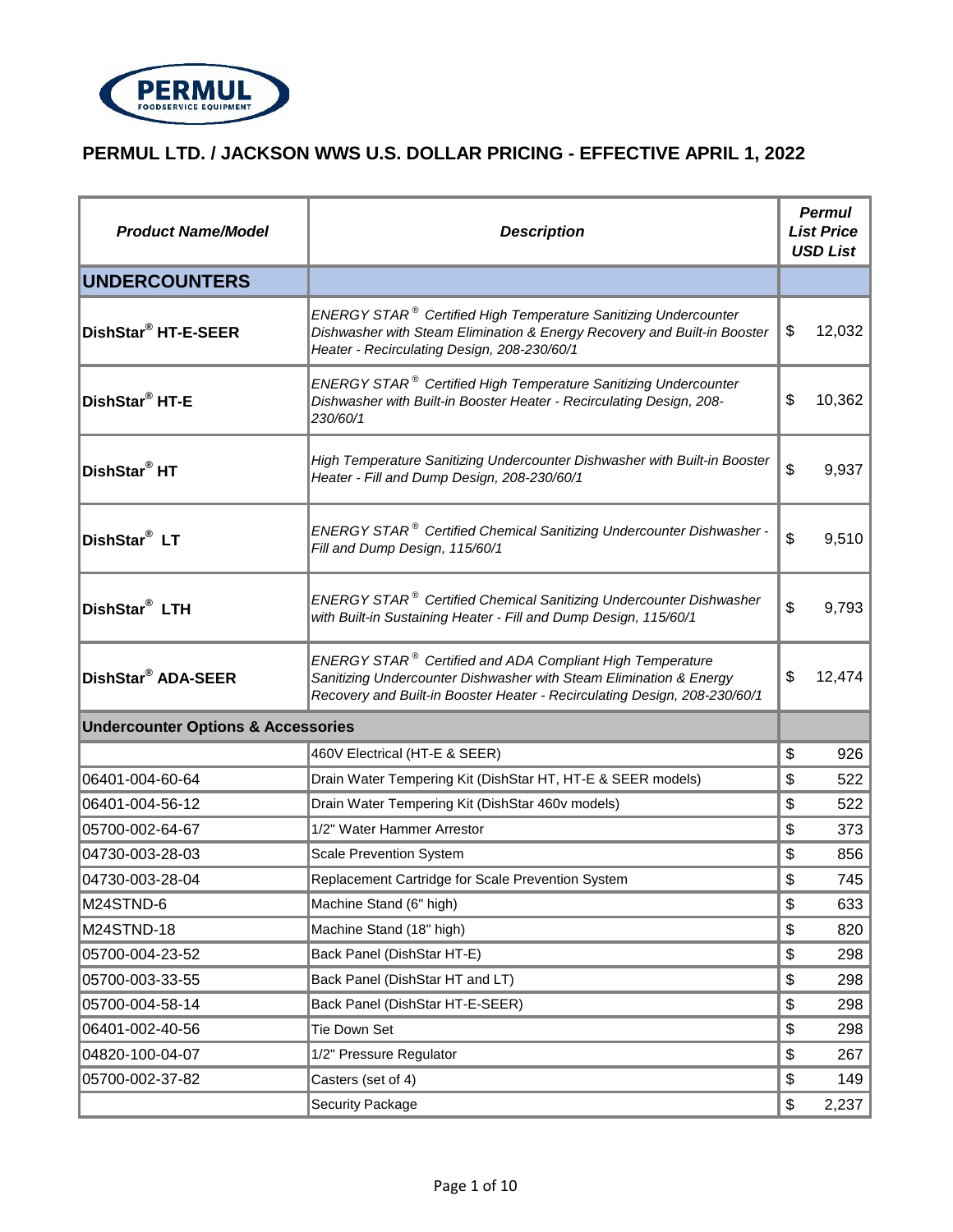

| <b>Product Name/Model</b>                          | <b>Description</b>                                                                                                                                                                                              | <b>Permul</b><br><b>List Price</b><br><b>USD List</b> |        |
|----------------------------------------------------|-----------------------------------------------------------------------------------------------------------------------------------------------------------------------------------------------------------------|-------------------------------------------------------|--------|
| <b>GLASSWASHERS</b>                                |                                                                                                                                                                                                                 |                                                       |        |
| Delta <sup>®</sup> HT-E-SEER-T                     | ENERGY STAR <sup>®</sup> Certified High Temperature Sanitizing Tall/Freestanding<br>Glasswasher with Steam Elimination & Energy Recovery and Built-in<br>Booster Heater - Recirculating Design, 208-230/60/1    | \$                                                    | 12,572 |
| Delta <sup>®</sup> HT-E-SEER-S                     | $ENERGY$ STAR $^{\circledast}$ Certified High Temperature Sanitizing Short/Underbar<br>Glasswasher with Steam Elimination & Energy Recovery and Built-in<br>Booster Heater - Recirculating Design, 208-230/60/1 | \$                                                    | 12,572 |
| Delta <sup>®</sup> HT-E-SEER                       | ENERGY STAR <sup>®</sup> Certified High Temperature Sanitizing Glasswasher with<br>Steam Elimination & Energy Recovery and Built-in Booster Heater -<br>Recirculating Design, 208-230/60/1                      | \$                                                    | 12,032 |
| Delta <sup>®</sup> HT-E-SEER Options & Accessories |                                                                                                                                                                                                                 |                                                       |        |
| 06401-004-59-11                                    | Drain Water Tempering Kit                                                                                                                                                                                       | \$                                                    | 522    |
| 05700-002-64-67                                    | 1/2" Water Hammer Arrestor                                                                                                                                                                                      | \$                                                    | 373    |
| 04730-003-28-03                                    | <b>Scale Prevention System</b>                                                                                                                                                                                  | \$                                                    | 856    |
| 04730-003-28-04                                    | Replacement Cartridge for Scale Prevention System                                                                                                                                                               | \$                                                    | 745    |
| 05700-004-54-13                                    | Tall Stand for Delta HT-E-SEER (1334")                                                                                                                                                                          | \$                                                    | 708    |
| 06401-002-40-56                                    | Tie Down Set                                                                                                                                                                                                    | \$                                                    | 298    |
| 05700-002-37-82                                    | Casters (set of 4) - Delta HT-E-SEER only (without stand)                                                                                                                                                       | \$                                                    | 149    |
|                                                    | <b>Security Package</b>                                                                                                                                                                                         | \$                                                    | 2,237  |
| Delta <sup>®</sup> 5-E                             | ENERGY STAR <sup>®</sup> Certified Rack-Type Chemical Sanitizing<br>Dish/Glasswasher with Built-in Sustaining Heater - Fill and Dump Design,<br>115/60/1                                                        | \$                                                    | 9,793  |
| Delta <sup>®</sup> 5-E Options & Accessories       |                                                                                                                                                                                                                 |                                                       |        |
| 05700-002-64-67                                    | 1/2" Water Hammer Arrestor                                                                                                                                                                                      | \$                                                    | 373    |
| 05700-003-46-55                                    | Side Enclosure Panels Kit                                                                                                                                                                                       | \$                                                    | 298    |
| 04730-003-28-03                                    | <b>Scale Prevention System</b>                                                                                                                                                                                  | \$                                                    | 856    |
| 04730-003-28-04                                    | Replacement Cartridge for Scale Prevention System                                                                                                                                                               | \$                                                    | 745    |
|                                                    | <b>Security Package</b>                                                                                                                                                                                         | \$                                                    | 2,237  |
| 07320-002-76-80                                    | <b>Half Rack</b>                                                                                                                                                                                                | \$                                                    | 76     |
| Delta <sup>®</sup> 1200                            | Rotary-Type Chemical Sanitizing Glasswasher, 208-230/60/1                                                                                                                                                       | \$                                                    | 11,356 |
| Delta <sup>®</sup> 115                             | Rotary-Type Chemical Sanitizing Glasswasher, 115/60/1                                                                                                                                                           | \$                                                    | 11,356 |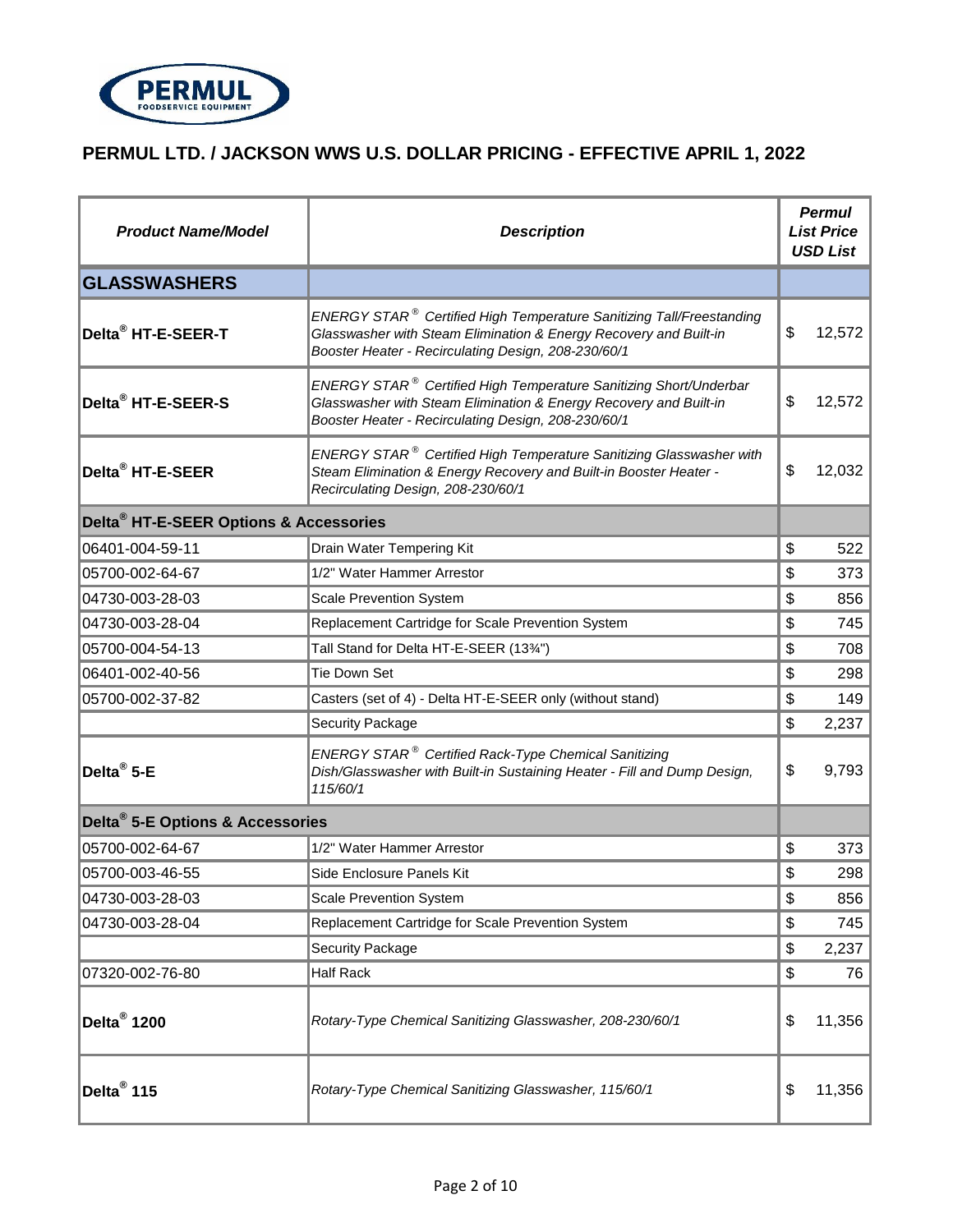

| <b>Product Name/Model</b>                                                                       | <b>Description</b>                                                                                                                                                    | <b>Permul</b><br><b>List Price</b><br><b>USD List</b> |        |
|-------------------------------------------------------------------------------------------------|-----------------------------------------------------------------------------------------------------------------------------------------------------------------------|-------------------------------------------------------|--------|
| Delta <sup>®</sup> 1200 / 115 Options & Accessories                                             |                                                                                                                                                                       |                                                       |        |
| 05700-002-64-67                                                                                 | 1/2" Water Hammer Arrestor                                                                                                                                            | \$                                                    | 373    |
| 06401-031-66-21                                                                                 | Scrap Tray                                                                                                                                                            | \$                                                    | 448    |
| 04730-003-28-03                                                                                 | <b>Scale Prevention System</b>                                                                                                                                        | \$                                                    | 856    |
| 04730-003-28-04                                                                                 | Replacement Cartridge for Scale Prevention System                                                                                                                     | \$                                                    | 745    |
|                                                                                                 | Security Package                                                                                                                                                      | \$                                                    | 2,237  |
| <b>HIGH TEMPERATURE DOOR-TYPE</b>                                                               |                                                                                                                                                                       |                                                       |        |
| DynaStar <sup>®</sup> (40-70)<br><b>Electric</b>                                                | ENERGY STAR <sup>®</sup> Certified High Temperature Sanitizing Machine with<br>Electric Tank Heat and Built-in Booster Heater                                         | \$                                                    | 19,872 |
| DynaStar <sup>®</sup> VER<br><b>Electric with Ventless &amp;</b><br><b>Energy Recovery</b>      | ENERGY STAR® Certified High Temperature Sanitizing Machine with<br>Electric Tank Heat, Built-in Booster Heater, and Ventless & Energy<br>Recovery                     | \$                                                    | 25,550 |
| DynaStar <sup>®</sup> W/O<br><b>Electric</b><br>without Booster                                 | ENERGY STAR® Certified High Temperature Sanitizing Machine without<br>Booster Heater. 180°F Incoming Water Required                                                   | \$                                                    | 17,034 |
| DynaStar <sup>®</sup> HH-E<br><b>Electric</b>                                                   | ENERGY STAR <sup>®</sup> Certified Tall Chamber High Temperature Sanitizing<br>Machine with Electric Tank Heat and Built-in Booster Heater                            | \$                                                    | 24,250 |
| DynaStar <sup>®</sup> HH-E VER<br><b>Electric with Ventless &amp;</b><br><b>Energy Recovery</b> | ENERGY STAR® Certified Tall Chamber High Temperature Sanitizing<br>Machine with Electric Tank Heat, Built-in Booster Heater, and Ventless &<br><b>Energy Recovery</b> | \$                                                    | 30,750 |
| DynaStar <sup>®</sup> HH-E W/O<br><b>Electric</b><br>without Booster                            | ENERGY STAR <sup>®</sup> Certified Tall Chamber High Temperature Sanitizing<br>Machine without Booster Heater. 180°F Incoming Water Required                          | \$                                                    | 21,438 |
| TempStar <sup>®</sup><br><b>Electric</b>                                                        | ENERGY STAR® Certified High Temperature Sanitizing Machine with<br>Electric Tank Heat and Built-in Booster Heater                                                     | \$                                                    | 16,950 |
| TempStar <sup>®</sup> VER<br><b>Electric with Ventless &amp;</b><br><b>Energy Recovery</b>      | ENERGY STAR® Certified High Temperature Sanitizing Machine with<br>Electric Tank Heat, Built-in Booster Heater, and Ventless & Energy<br>Recovery                     | \$                                                    | 24,593 |
| TempStar <sup>®</sup> W/O<br><b>Electric</b><br>without Booster                                 | ENERGY STAR® Certified High Temperature Sanitizing Machine without<br>Booster Heater. 180°F Incoming Water Required                                                   | \$                                                    | 15,798 |
| TempStar® HH-E<br><b>Electric</b>                                                               | ENERGY STAR® Certified Tall Chamber, High Temperature Sanitizing<br>Machine with Electric Tank Heat and Built-in Booster Heater                                       | \$                                                    | 20,340 |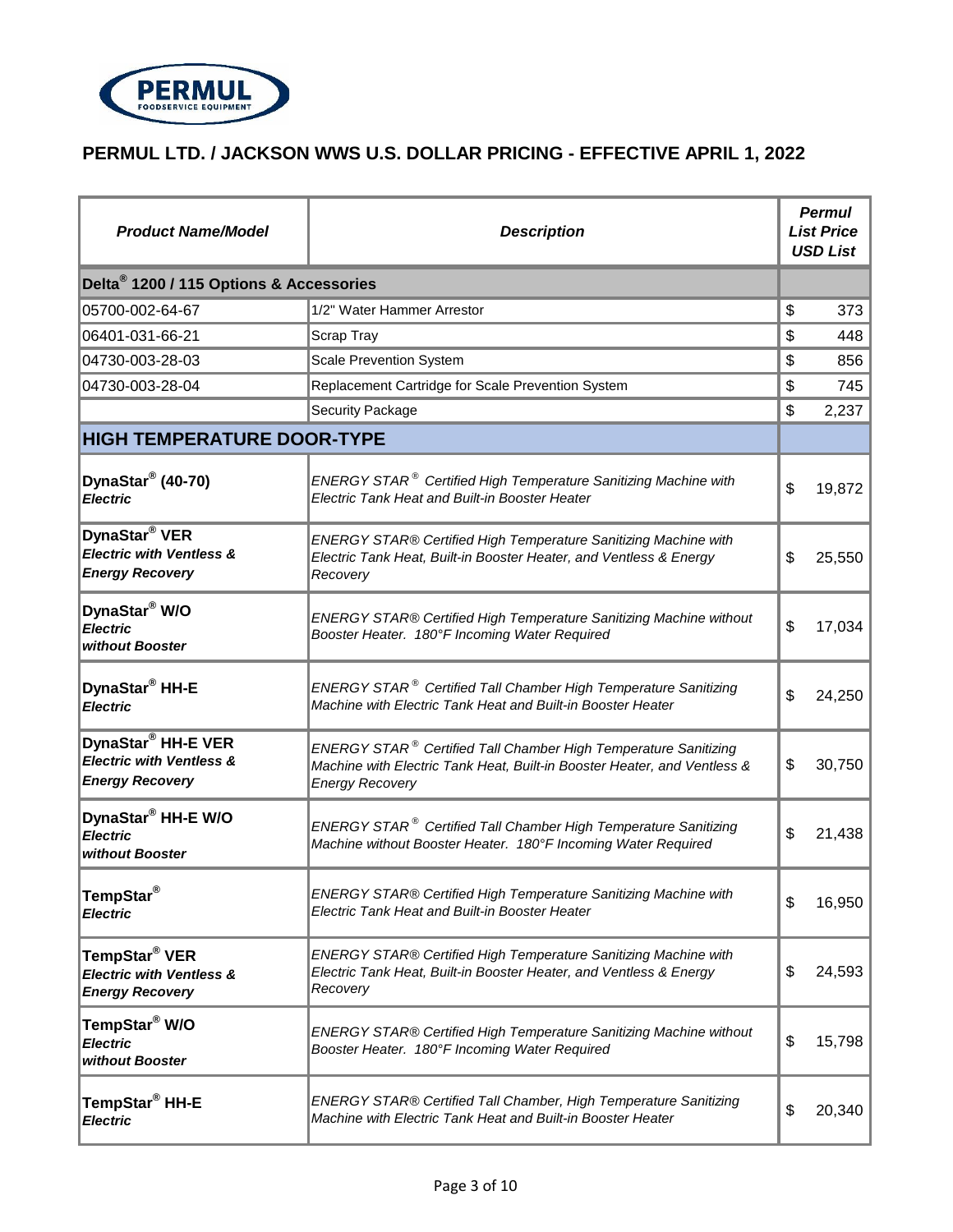

| <b>Product Name/Model</b>                                                            | <b>Description</b>                                                                                                                                                 | <b>Permul</b><br><b>List Price</b><br><b>USD List</b> |        |
|--------------------------------------------------------------------------------------|--------------------------------------------------------------------------------------------------------------------------------------------------------------------|-------------------------------------------------------|--------|
| TempStar <sup>®</sup> HH-E VER<br><b>Electric with Ventless</b><br>& Energy Recovery | ENERGY STAR® Certified Tall Chamber, High Temperature Sanitizing<br>Machine, Electric Tank Heat, Built-in Booster Heater, and Ventless &<br><b>Energy Recovery</b> | \$                                                    | 28,319 |
| TempStar <sup>®</sup> HH-E W/O<br><b>Electric</b><br>without Booster                 | ENERGY STAR® Certified Tall Chamber, High Temperature Sanitizing<br>Machine without Booster Heater. 180°F Incoming Water Required                                  | \$                                                    | 19,525 |
| <b>NXP-HTD</b><br><b>Electric</b>                                                    | ENERGY STAR® Certified High Temperature Sanitizing Machine with<br>Electric Tank Heat and Built-in Booster Heater                                                  | \$                                                    | 13,749 |
| <b>High Temperature Door-Type Options &amp; Accessories</b>                          |                                                                                                                                                                    |                                                       |        |
|                                                                                      | 460V Electrical (DynaStar & TempStar models)                                                                                                                       | \$                                                    | 926    |
|                                                                                      | 208-230/60/1                                                                                                                                                       |                                                       | N/C    |
| 06401-004-85-80                                                                      | Drain Water Tempering Kit                                                                                                                                          | \$                                                    | 1,126  |
| 05700-002-64-67                                                                      | 1/2" Water Hammer Arrestor                                                                                                                                         | \$                                                    | 373    |
| 05700-002-61-29                                                                      | 3/4" Water Hammer Arrestor (TempStar VER models)                                                                                                                   | \$                                                    | 373    |
| 05700-004-67-60                                                                      | False Panel Kit (DynaStar)                                                                                                                                         | \$                                                    | 298    |
| 05700-002-75-59                                                                      | False Panel Kit (TempStar)                                                                                                                                         | \$                                                    | 298    |
| 06401-005-02-10                                                                      | False Panel Kit (NXP-HTD)                                                                                                                                          | \$                                                    | 298    |
| 05700-002-52-89                                                                      | False Panel Kit (TempStar HH-E models)                                                                                                                             | \$                                                    | 373    |
| 05700-004-82-92                                                                      | Door Interlock (DynaStar & DynaStar HH-E)                                                                                                                          | \$                                                    | 2,579  |
| 05700-002-35-84                                                                      | Door Interlock (TempStar models)                                                                                                                                   | \$                                                    | 1,565  |
| 05700-004-35-35                                                                      | External Exhaust Fan Contactor Kit                                                                                                                                 | \$                                                    | 226    |
| 05340-002-34-86                                                                      | Flanged Feet - Set of 4 (TempStar models)                                                                                                                          | \$                                                    | 298    |
| 05340-002-01-15                                                                      | Flanged Feet - Set of 4 (DynaStar & TempStar HH-E models)                                                                                                          | \$                                                    | 298    |
| 04820-100-04-07                                                                      | 1/2" Pressure Regulator                                                                                                                                            | \$                                                    | 267    |
| 04730-003-05-76                                                                      | Scaltrol Water Treatment System                                                                                                                                    | \$                                                    | 522    |
| <b>RSC-100</b>                                                                       | Replacement Cartridge for Scaltrol                                                                                                                                 | \$                                                    | 409    |
|                                                                                      | Security Package                                                                                                                                                   | \$                                                    | 3,726  |
|                                                                                      | <b>HIGH TEMPERATURE SANITIZING ROUND DOOR-TYPE</b>                                                                                                                 |                                                       |        |
| Model 10 A                                                                           | High Temperature Sanitizing Round Dishwasher, 208 or 220v, single phase,<br>60Hz, No Booster. 180°F Incoming Water Required                                        | \$                                                    | 23,680 |
| Model 10 AB                                                                          | Model 10 A plus 6.5-kW Built-in Booster Heater (40 degree rise), 208 or<br>220v, single or three phase, 60Hz                                                       | \$                                                    | 26,650 |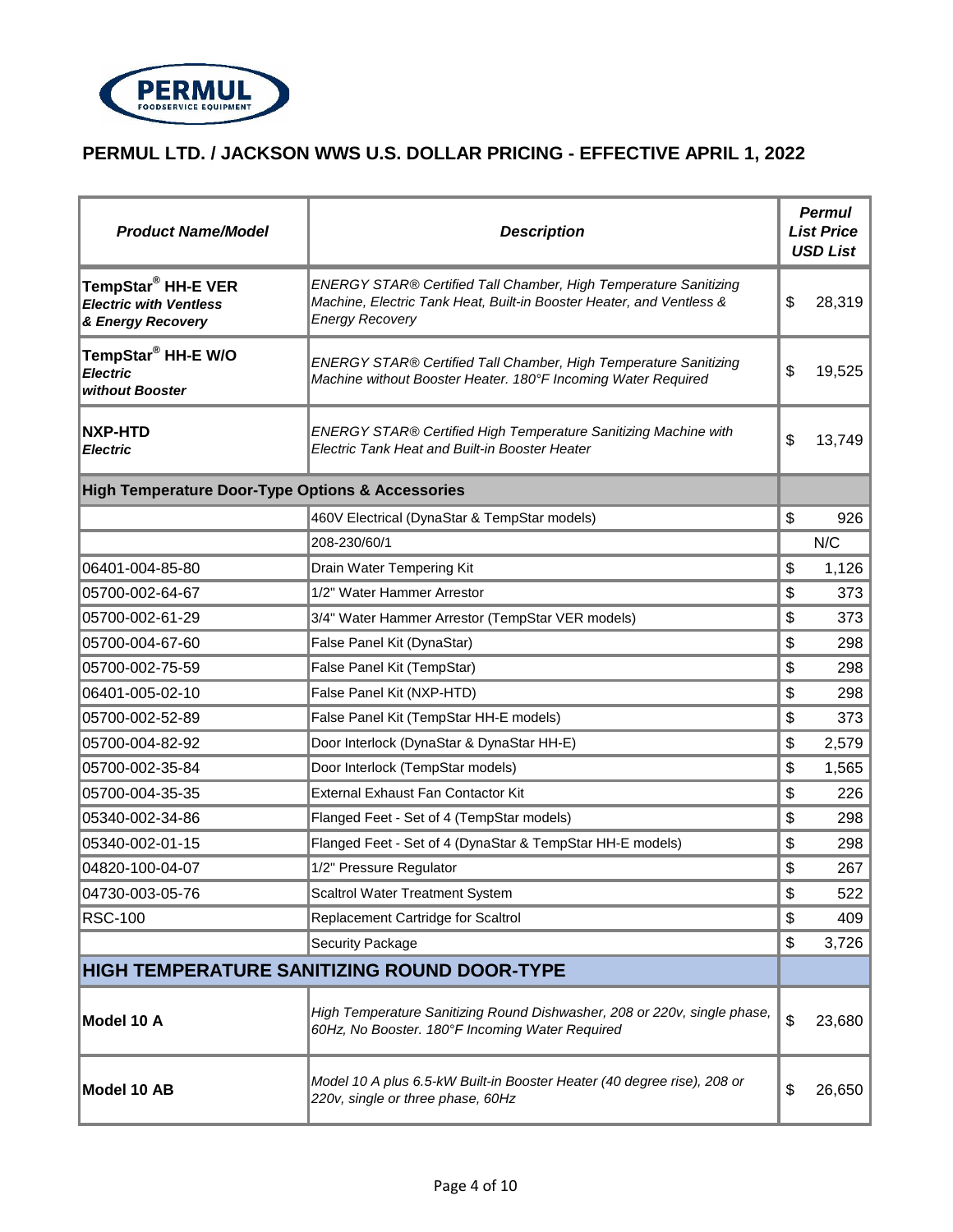

| <b>Product Name/Model</b>                              | <b>Description</b>                                                                                                               | <b>Permul</b><br><b>List Price</b><br><b>USD List</b> |
|--------------------------------------------------------|----------------------------------------------------------------------------------------------------------------------------------|-------------------------------------------------------|
| Model 10U                                              | Model 10 AB for Undercounter Installation (4" shorter chamber and 9"<br>shorter legs), 208 or 220v, single phase, 60Hz           | \$<br>25,160                                          |
| <b>Model 10 APRB</b>                                   | Model 10 AB plus a 1/2-HP Rinse Pump, 208 or 220v, single phase or three<br>phase, 60Hz                                          | \$<br>29,610                                          |
| <b>Model 10 Options &amp; Accessories</b>              |                                                                                                                                  |                                                       |
|                                                        | Tall Chamber Option (5" taller than standard)                                                                                    | \$<br>1,480                                           |
| 06401-002-59-52                                        | Drain Water Tempering Kit                                                                                                        | \$<br>1,220                                           |
| 07320-100-09-01                                        | Round Peg Rack                                                                                                                   | \$<br>390                                             |
| 07320-100-13-01                                        | Round Combination Rack                                                                                                           | \$<br>310                                             |
| 07320-100-17-01                                        | 12-Compartment Rack                                                                                                              | \$<br>390                                             |
| 07320-100-08-01                                        | 6-Compartment Silverware Basket                                                                                                  | \$<br>150                                             |
| <b>CHEMICAL SANITIZING DOOR-TYPE</b>                   |                                                                                                                                  |                                                       |
| Conserver <sup>®</sup> XL-E                            | ENERGY STAR <sup>®</sup> Certified Chemical Sanitizing Single-Rack Machine,<br>115/60/1                                          | \$<br>8,197                                           |
| Conserver <sup>®</sup> XL-E-LTH                        | ENERGY STAR <sup>®</sup> Certified Chemical Sanitizing Single-Rack Machine with<br>Built-in Booster to provide 145°F Rinse Water | \$<br>11,037                                          |
| Conserver <sup>®</sup> XL-E-FL                         | <b>ENERGY STAR<sup>®</sup> Certified Chemical Sanitizing Single-Rack Front Loading</b><br>Machine, 115/60/1                      | \$<br>8,754                                           |
| Conserver <sup>®</sup> XL HH                           | Chemical Sanitizing, Tall Chamber, Single Rack Machine, 115/60/1                                                                 | \$<br>10,646                                          |
| Conserver <sup>®</sup> XL2                             | ENERGY STAR <sup>®</sup> Certified Chemical Sanitizing Double-Rack Machine,<br>115/60/1                                          | \$<br>12,222                                          |
| Conserver <sup>®</sup> XL2C                            | ENERGY STAR <sup>®</sup> Certified Chemical Sanitizing Double-Rack Machine,<br>Corner Model, 115/60/1                            | \$<br>12,968                                          |
| <b>Conserver<sup>®</sup> Options &amp; Accessories</b> |                                                                                                                                  |                                                       |
|                                                        | 230/60/1                                                                                                                         | \$<br>820                                             |
| 06401-003-93-47                                        | Low Product Audible Alarm                                                                                                        | \$<br>298                                             |
| 05700-002-61-29                                        | 3/4" Water Hammer Arrestor (Conserver XL-E-LTH, XL2 and XL2C models)                                                             | \$<br>373                                             |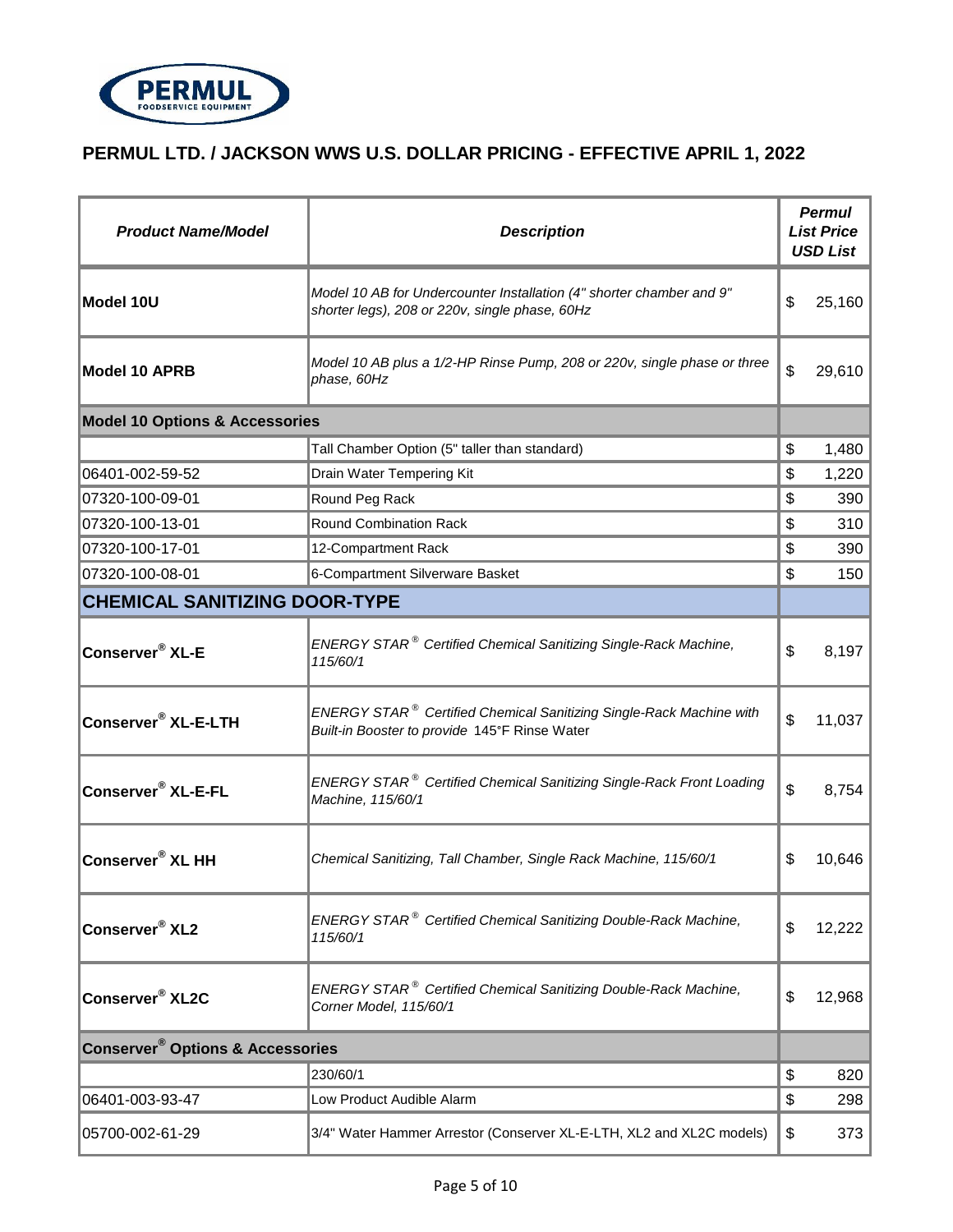

| <b>Product Name/Model</b>                                                                    | <b>Description</b>                                                                                                                                                                    | <b>Permul</b><br><b>List Price</b><br><b>USD List</b> |
|----------------------------------------------------------------------------------------------|---------------------------------------------------------------------------------------------------------------------------------------------------------------------------------------|-------------------------------------------------------|
| 05700-002-64-67                                                                              | 1/2" Water Hammer Arrestor (Conserver XL-E, XL-E-FL and XL-HH models)                                                                                                                 | \$<br>373                                             |
| 06685-011-58-22                                                                              | 3/4" Pressure Regulator (Conserver XL-E-LTH, XL2 and XL2C models)                                                                                                                     | \$<br>298                                             |
| 04820-100-04-07                                                                              | 1/2" Pressure Regulator (Conserver XL-E, XL-E-FL and XL-HH models)                                                                                                                    | \$<br>267                                             |
| 06401-005-02-10                                                                              | False Panel Kit (Conserver XL-E and XL-E-LTH)                                                                                                                                         | \$<br>298                                             |
| 05700-002-52-89                                                                              | False Panel Kit (Conserver XL HH)                                                                                                                                                     | \$<br>373                                             |
| 05700-004-08-71                                                                              | Front Dress Panel (Conserver XL-E, XL-E-LTH, and XL-HH models)                                                                                                                        | \$<br>298                                             |
| 05340-002-34-86                                                                              | Flanged Feet (Set of 4)                                                                                                                                                               | \$<br>298                                             |
| 04730-003-05-76                                                                              | Scaltrol Water Treatment System                                                                                                                                                       | \$<br>522                                             |
| <b>RSC-100</b>                                                                               | Replacement Cartridge for Scaltrol                                                                                                                                                    | \$<br>409                                             |
| <b>CONVEYORS</b>                                                                             |                                                                                                                                                                                       |                                                       |
| RackStar <sup>®</sup> 44CE<br><b>Electric - High Temp</b>                                    | 44" High Temperature Sanitizing Model with ElectricTank Heat<br>223 racks per hour, 0.35 gal. per rack                                                                                | \$<br>31,540                                          |
| RackStar <sup>®</sup> 44CEL<br><b>Electric - Low Temp</b>                                    | 44" Chemical Sanitizing Model with Electric Tank Heat<br>223 racks per hour, 0.35 gal. per rack                                                                                       | \$<br>31,540                                          |
| RackStar <sup>®</sup> 44CE Energy<br><b>Recovery</b><br><b>Electric with Energy Recovery</b> | 44" High Temperature Sanitizing Model with Electric Tank Heat and Energy<br>Recovery (includes 27kW built-in booster heater)<br>223 racks per hour, 0.35 gal. per rack                | \$<br>43,530                                          |
| RackStar <sup>®</sup> 44CS<br><b>Steam</b>                                                   | 44" High Temperature Sanitizing Model with Steam Tank Heat<br>223 racks per hour, 0.35 gal. per rack                                                                                  | \$<br>33,840                                          |
| RackStar <sup>®</sup> 66CE<br><b>Electric - High Temp</b>                                    | 44" High Temperature Sanitizing Model + 22" Pre-Wash with Electric Tank<br>Heat<br>223 racks per hour, 0.35 gal. per rack                                                             | \$<br>46,920                                          |
| RackStar <sup>®</sup> 66CEL<br><b>Electric - Low Temp</b>                                    | 44" Chemical Sanitizing Model + 22" Pre-Wash with Electric Tank Heat<br>223 racks per hour, 0.35 gal. per rack                                                                        | \$<br>46,920                                          |
| RackStar <sup>®</sup> 66CE Energy<br><b>Recovery</b><br><b>Electric with Energy Recovery</b> | 44" High Temperature Sanitizing Model + 22" Pre-Wash with Electric Tank<br>Heat and Energy Recovery (includes 27kW built-in booster heater)<br>223 racks per hour, 0.35 gal. per rack | \$<br>58,920                                          |
| RackStar <sup>®</sup> 66CS<br>Steam                                                          | 44" High Temperature Sanitizing Model + 22" Pre-Wash with Steam Tank<br>Heat<br>223 racks per hour, 0.35 gal. per rack                                                                | \$<br>49,230                                          |
| <b>AJX-44CE</b><br><b>Electric - High Temp</b>                                               | 44" High Temperature Sanitizing Model with Electric Tank Heat<br>225 racks per hour, 0.68 gal. per rack                                                                               | \$<br>28,460                                          |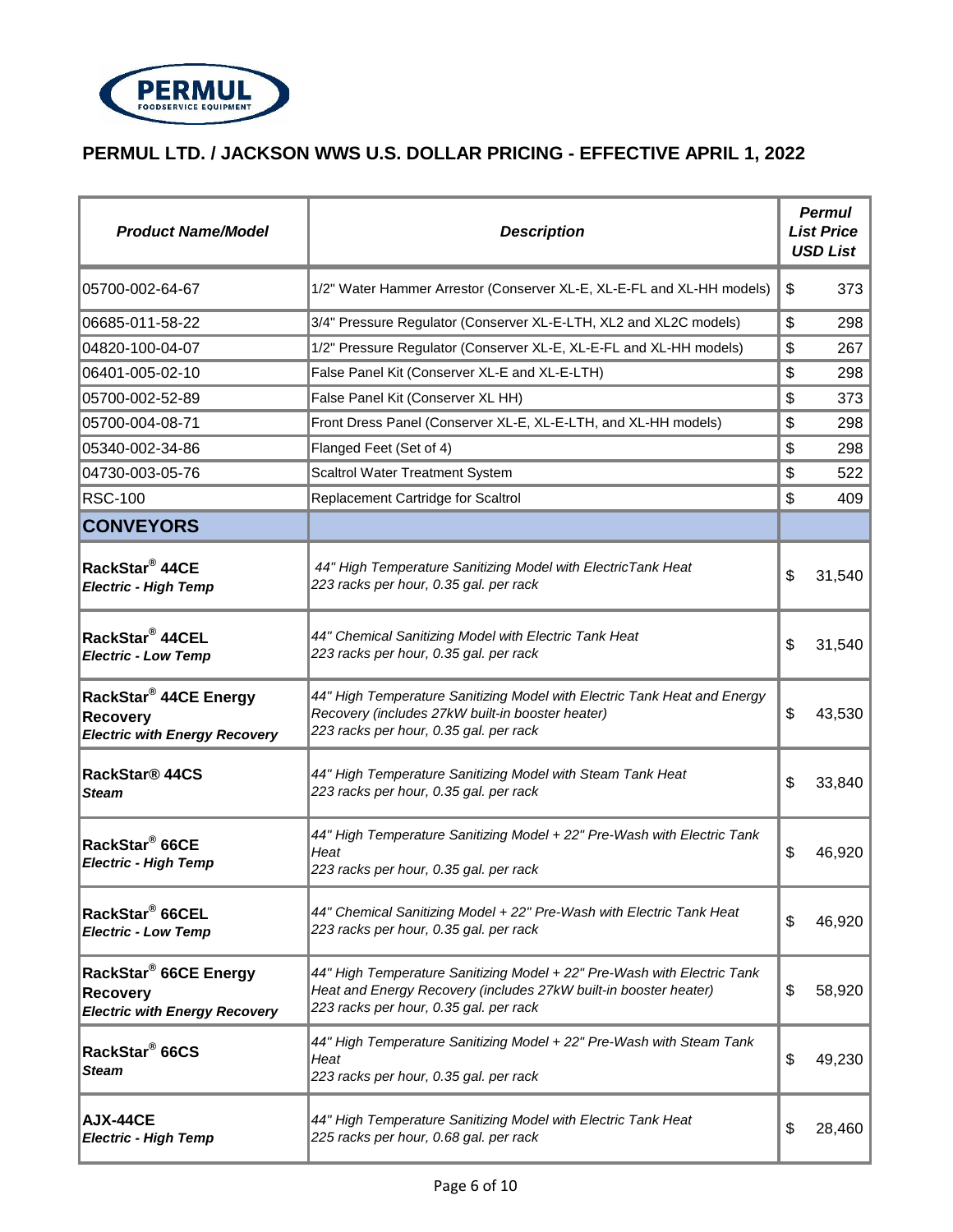

| <b>Product Name/Model</b>                      | <b>Description</b>                                                                                                        |    | <b>Permul</b><br><b>List Price</b><br><b>USD List</b> |
|------------------------------------------------|---------------------------------------------------------------------------------------------------------------------------|----|-------------------------------------------------------|
| <b>AJX-44CEL</b><br><b>Electric - Low Temp</b> | 44" Chemical Sanitizing Model with Electric Tank Heat<br>225 racks per hour, 0.68 gal. per rack                           | \$ | 28,460                                                |
| AJX-66CE<br><b>Electric - High Temp</b>        | 44" High Temperature Sanitizing Model + 22" Pre-Wash with Electric Tank<br>Heat<br>225 racks per hour, 0.68 gal. per rack | \$ | 43,850                                                |
| AJX-66CEL<br><b>Electric - Low Temp</b>        | 44" Chemical Sanitizing Model + 22" Pre-Wash with Electric Tank Heat<br>225 racks per hour, 0.68 gal. per rack            | \$ | 43,850                                                |
| <b>AJ-64CE</b><br><b>Electric - High Temp</b>  | 64" High Temperature Sanitizing Model with Electric Tank Heat<br>287 racks per hour, 0.77 gal. per rack                   | \$ | 58,460                                                |
| <b>AJ-64CS</b><br><b>Steam</b>                 | 64" High Temperature Sanitizing Model with Steam Tank Heat<br>287 racks per hour, 0.77 gal. per rack                      | \$ | 61,530                                                |
| <b>AJ-86CE</b><br><b>Electric - High Temp</b>  | 64" High Temperature Sanitizing Model + 22" Pre-Wash with Electric Tank<br>Heat<br>287 racks per hour, 0.77 gal. per rack | \$ | 76,920                                                |
| <b>AJ-86CS</b><br><b>Steam</b>                 | 64" High Temperature Sanitizing Model + 22" Pre-Wash with Steam Tank<br>Heat<br>287 racks per hour, 0.77 gal. per rack    | \$ | 79,990                                                |
| <b>AJ-100CE</b><br><b>Electric - High Temp</b> | 64" High Temperature Sanitizing Model + 36" Pre-Wash and Electric Tank<br>Heat<br>287 racks per hour, 0.77 gal. per rack  | \$ | 79,990                                                |
| <b>AJ-100CS</b><br>Steam                       | 64" High Temperature Sanitizing Model + 36" Pre-Wash with Steam Tank<br>Heat<br>287 racks per hour, 0.77 gal. per rack    | \$ | 83,070                                                |
| <b>Conveyor Options &amp; Accessories</b>      |                                                                                                                           |    |                                                       |
|                                                | Single Point Connection on RackStar with Onboard Booster Heater, 3-Phase<br>only                                          |    | N/C                                                   |
|                                                | 70° F Rise/18kW Onboard Booster Heater (RackStar models)                                                                  | \$ | 4,620                                                 |
|                                                | 40° F Rise/12kW Onboard Booster Heater (RackStar models)                                                                  | \$ | 3,840                                                 |
|                                                | 23" Unhooded Side Loader                                                                                                  | \$ | 7,690                                                 |
|                                                | 23" Hooded Side Loader (AJ/AJX models)                                                                                    | \$ | 11,080                                                |
|                                                | 30" Unhooded Side Loader                                                                                                  | \$ | 11,080                                                |
|                                                | 30" Hooded Side Loader (AJ/AJX models)                                                                                    | \$ | 12,610                                                |
|                                                | 460V Electrical (All models)                                                                                              | \$ | 1,460                                                 |
|                                                | 600V Electrical (RackStar models)                                                                                         | \$ | 1,460                                                 |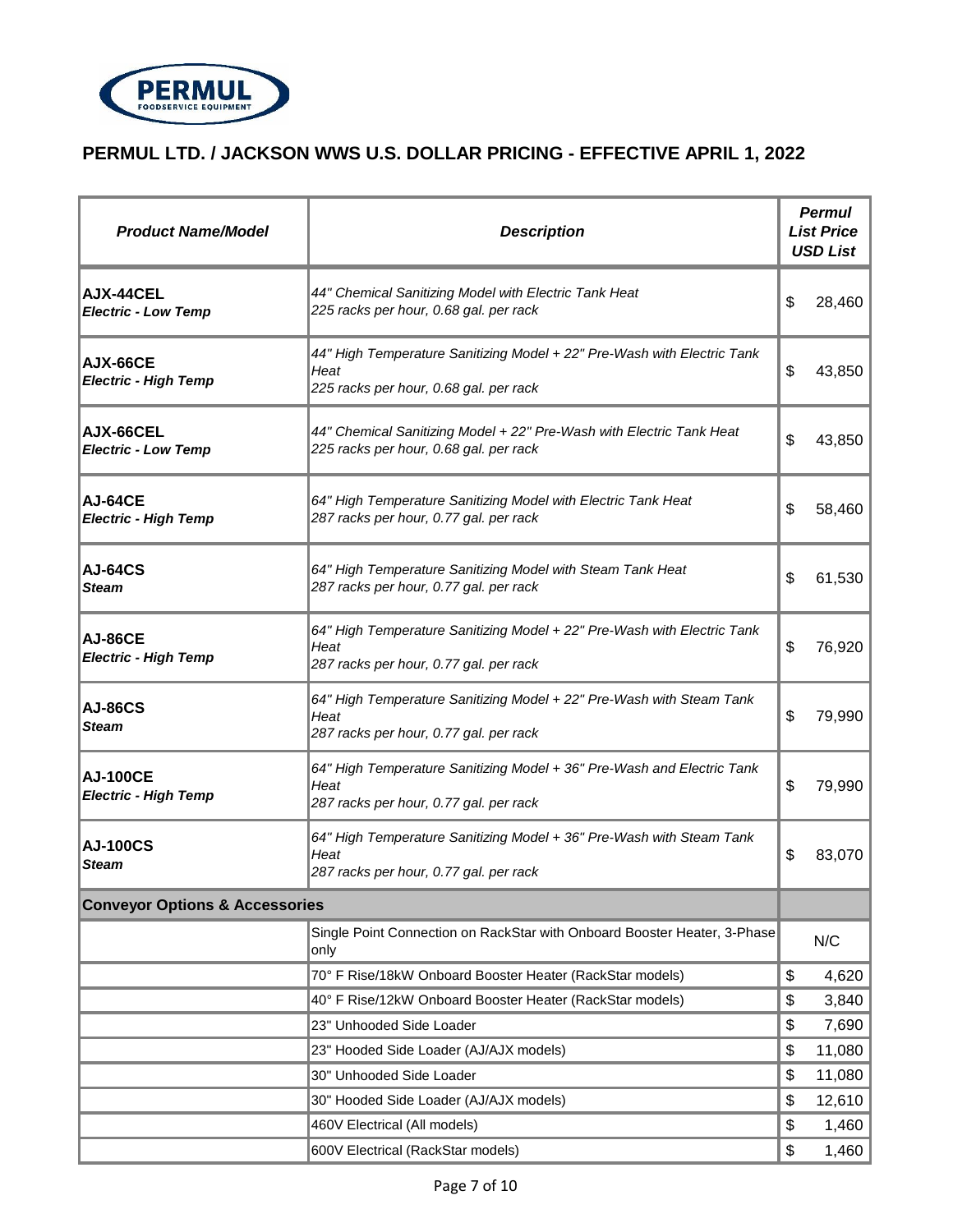

| <b>Product Name/Model</b> | <b>Description</b>                                                         | <b>Permul</b><br><b>List Price</b><br><b>USD List</b> |              |
|---------------------------|----------------------------------------------------------------------------|-------------------------------------------------------|--------------|
|                           | Blower Dryer (AJX & AJ models)                                             | \$                                                    | 15,380       |
|                           | Higher than Standard Chamber Height for RackStar                           | \$                                                    | 2,020        |
|                           | Dual-Point Connection (AJX & AJ models)                                    | \$                                                    | 960          |
| 05700-002-88-07           | Table Limit Switch with Strike Plate (unmounted)                           | \$                                                    | 540          |
| 05700-002-06-83           | Table Limit Switch with Whisker Switch (unmounted)                         | \$                                                    | 540          |
| 05340-002-15-47           | Flanged Feet (Set of 4)                                                    | \$                                                    | 460          |
| 05700-002-04-08           | Vent Cowl Collar for AJX & AJ Models (Set of 2)                            | \$                                                    | 620          |
| 05700-002-64-67           | 1/2" Water Hammer Arrestor (RackStar & AJX models)                         | \$                                                    | 373          |
| 05700-002-61-29           | 3/4" Water Hammer Arrestor (AJ models)                                     | \$                                                    | 373          |
| 06401-002-44-07           | Drain Water Tempering Kit (requires a separate 120v electrical connection) | \$                                                    | 1,420        |
| 04820-100-04-07           | 1/2" Pressure Regulator (RackStar and AJX models)                          | \$                                                    | 267          |
| 06685-011-58-22           | 3/4" Pressure Regulator (AJ models)                                        | \$                                                    | 298          |
| 05930-121-75-66           | Cold Water Thermostat                                                      | \$                                                    | 620          |
| 05700-004-35-35           | External Exhaust Fan Contactor Kit                                         | \$                                                    | 190          |
| 04730-003-05-76           | <b>Scaltrol Water Treatment</b>                                            | \$                                                    | 522          |
| <b>RSC-100</b>            | Replacement Cartridge for Scaltrol Water Treatment                         | \$                                                    | 409          |
| 05700-002-98-86           | Steam Booster Heater, J-120                                                | \$                                                    | 7,751        |
|                           | <b>Security Package</b>                                                    | \$                                                    | 6,920        |
| Hatco <sup>®</sup> C-4    | Electric Booster Heater (4kW)                                              | \$                                                    | 3,830        |
| Hatco <sup>®</sup> C-6    | Electric Booster Heater (6kW)                                              | \$                                                    | 3,960        |
| Hatco <sup>®</sup> C-7    | Electric Booster Heater (7kW)                                              | \$                                                    | 4,000        |
| Hatco <sup>®</sup> C-9    | Electric Booster Heater (9kW)                                              | \$                                                    | 4,050        |
| Hatco <sup>®</sup> C-12   | Electric Booster Heater (12kW)                                             | \$                                                    | 4,290        |
| Hatco <sup>®</sup> C-15   | Electric Booster Heater (15kW)                                             | \$                                                    | 4,370        |
| Hatco <sup>®</sup> C-17   | Electric Booster Heater (17.2kW)                                           | \$                                                    | 4,410        |
| Hatco <sup>®</sup> C-18   | Electric Booster Heater (18kW)                                             | \$                                                    | 4,440        |
| Hatco <sup>®</sup> C-24   | Electric Booster Heater (24kW)                                             | \$                                                    | 5,910        |
| Hatco <sup>®</sup> C-27   | Electric Booster Heater (27kW)                                             | \$                                                    | 5,990        |
| Hatco <sup>®</sup> C-30   | Electric Booster Heater (30kW)                                             | \$                                                    | 6,060        |
| Hatco <sup>®</sup> C-36   | Electric Booster Heater (36kW)                                             | \$                                                    | 6,340        |
| Hatco <sup>®</sup> C-45   | Electric Booster Heater (45kW)                                             | \$                                                    | 7,180        |
| Hatco <sup>®</sup> C-54   | Electric Booster Heater (54kW)                                             | \$                                                    | 7,390        |
| <b>FLIGHT-TYPE</b>        |                                                                            |                                                       |              |
| FlightStar®               | <b>All Models</b>                                                          |                                                       | Call Factory |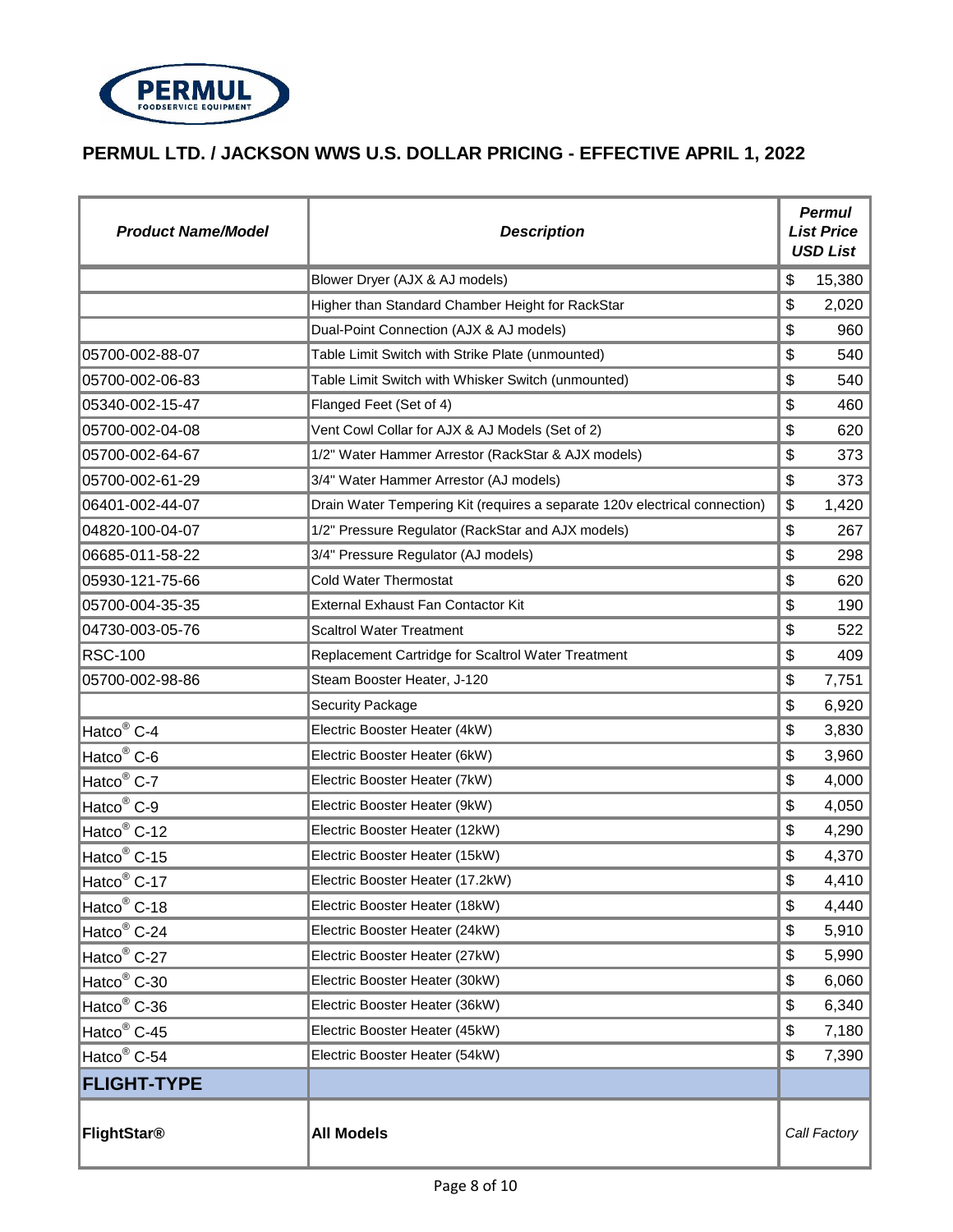

| <b>Product Name/Model</b>    | <b>Description</b>                                 | <b>Permul</b><br><b>List Price</b><br><b>USD List</b> |       |
|------------------------------|----------------------------------------------------|-------------------------------------------------------|-------|
| <b>OTHER PRODUCTS</b>        |                                                    |                                                       |       |
| <b>Water Treatment</b>       |                                                    |                                                       |       |
| 04730-003-28-03              | <b>Scale Prevention System</b>                     | \$                                                    | 856   |
| 04730-003-28-04              | Replacement Cartridge for Scale Prevention System  | \$                                                    | 745   |
| 04730-003-05-76              | <b>Scaltrol Water Treatment</b>                    | \$                                                    | 522   |
| <b>RSC-100</b>               | Replacement Cartridge for Scaltrol Water Treatment | \$                                                    | 409   |
| <b>Dishtables</b>            |                                                    |                                                       |       |
| DTC-S70-24L                  | Clean Side 24" - Left side installation            | \$                                                    | 2,010 |
| <b>DTC-S70-24R</b>           | Clean Side 24" - Right side installation           | \$                                                    | 2,010 |
| DTC-S70-36L                  | Clean Side 36" - Left side installation            | \$                                                    | 2,310 |
| <b>DTC-S70-36R</b>           | Clean Side 36" - Right side installation           | \$                                                    | 2,310 |
| DTC-S70-48L                  | Clean Side 48" - Left side installation            | \$                                                    | 2,510 |
| <b>DTC-S70-48R</b>           | Clean Side 48" - Right side installation           | \$                                                    | 2,510 |
| DTC-S70-72L                  | Clean Side 72" - Left side installation            | \$                                                    | 2,790 |
| <b>DTC-S70-72R</b>           | Clean Side 72" - Right side installation           | \$                                                    | 2,790 |
| DTS-S70-36L                  | Soil Side 36" - Left side installation             | \$                                                    | 3,630 |
| <b>DTS-S70-36R</b>           | Soil Side 36" - Right side installation            | \$                                                    | 3,630 |
| <b>DTS-S70-48L</b>           | Soil Side 48" - Left side installation             | \$                                                    | 3,760 |
| DTS-S70-48R                  | Soil Side 48" - Right side installation            | \$                                                    | 3,760 |
| <b>DTS-S70-72L</b>           | Soil Side 72" - Left side installation             | \$                                                    | 4,080 |
| <b>DTS-S70-72R</b>           | Soil Side 72" - Right side installation            | \$                                                    | 4,080 |
| <b>DTU-U60-48L</b>           | Undercounter Table 48" - Left side installation    | \$                                                    | 3,480 |
| <b>DTU-U60-48R</b>           | Undercounter Table 48" - Right side installation   | \$                                                    | 3,480 |
| <b>Dishtable Accessories</b> |                                                    |                                                       |       |
| B-2147M                      | Pre-Rinse Spray - for use with Overshelf           | \$                                                    | 890   |
| B-2175M                      | Pre-Rinse Spray - for use with out Overshelf       | \$                                                    | 890   |
| 07320-500-01-04              | <b>Scrap Block</b>                                 | \$                                                    | 410   |
| DTA-SS-42                    | Undershelf 42"                                     | \$                                                    | 1,380 |
| <b>DT-6R-22-X</b>            | Overshelf 42"                                      | \$                                                    | 1,380 |
| <b>DT-6R-23-X</b>            | Overshelf 62"                                      | \$                                                    | 1,540 |
| <b>DTA-100-X</b>             | Pre-Rinse Basket with Slide Bar                    | \$                                                    | 780   |
| <b>Dish Racks</b>            |                                                    |                                                       |       |
| 07320-100-36-00              | 20x20 Combination Rack                             | \$                                                    | 141   |
| 07320-100-35-00              | 20x20 Peg Rack                                     | \$                                                    | 141   |
| 07320-002-86-70              | 36-Compartment Rack (4-1/8" tall)                  | \$                                                    | 141   |